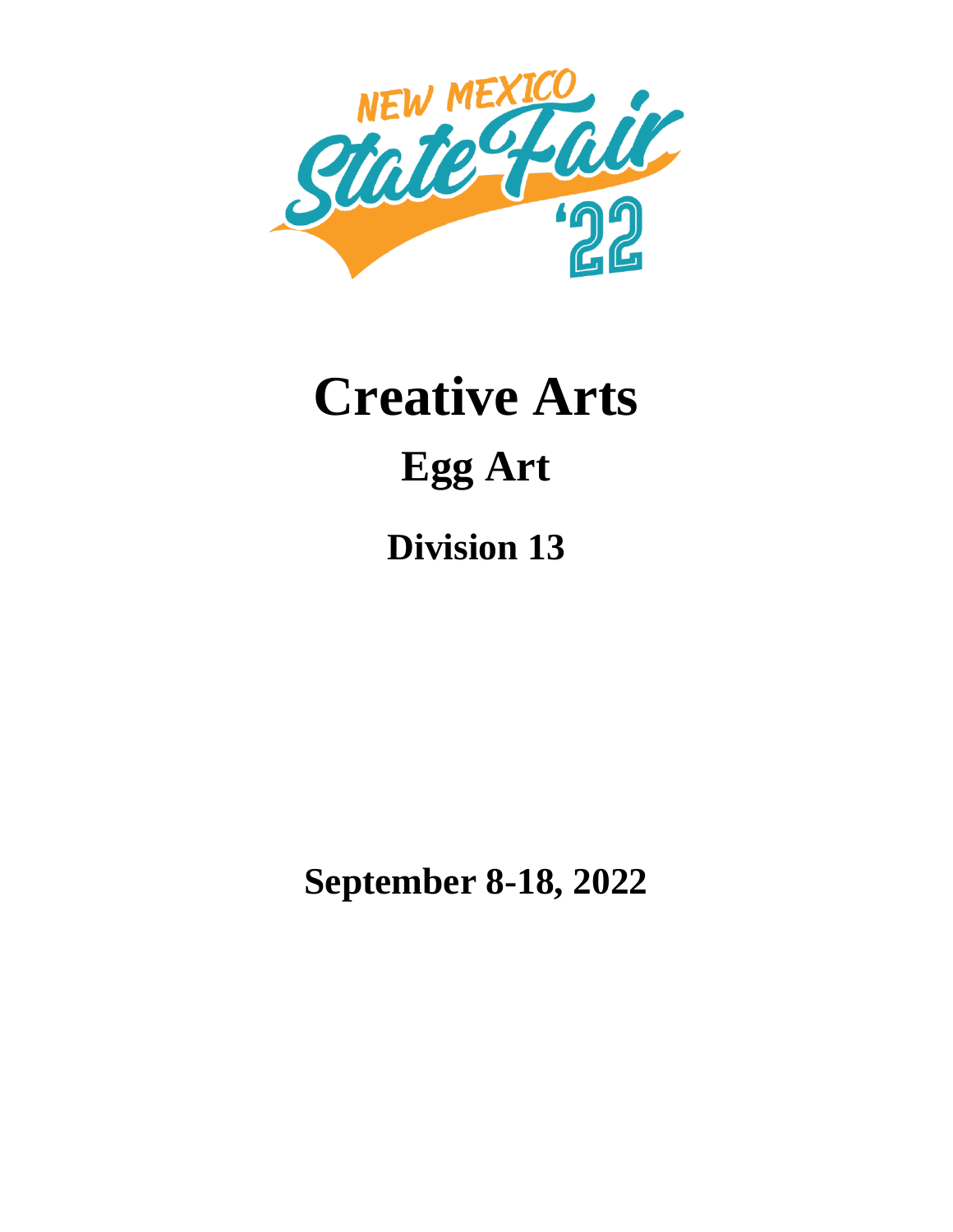**FRIDAY, AUGUST 26, 2022 9:00 AM to 5:00 PM SATURDAY, AUGUST 27, 2022 9:00 AM to 5:00 PM**

#### **ENTRY FEE: \$5.00**

# **Special Rules**

- 1. Egg Art is open to any person working in the field of decorative eggs who does not derive a livelihood from their creations
- 2. All youths 17 and under may enter and will be judged separately from adults
- 3. Quality is emphasized and entries will be judged by means, which recognize craftsmanship, originality, creativity and beauty
- 4. Entries entered must be composed of real eggs, ostrich, rhea, emu, goose, etc. and completed since the previous New Mexico State Fair
- 5. Entries must be the work of the exhibitor only
- 6. Due to space limitations, no exhibits will be accepted for display only
- 7. If the exhibitor's name is on the entry, the exhibitor must conceal it
- 8. Classification and acceptance of entries will be at the discretion of the officials. Protective cases are strongly advised

# **Judging Criteria**

- a) Design color and composition
- b) Craftsmanship
- c) Uniqueness
- d) Overall impact

## **Egg Art Sections 420-421**

Section 420 Adult 18 years and over

Section 421 Youth 17 years and under

#### **Classes 1-9**

- 1. Beaded where beading of the shell is worked into the design
- 2. Diorama one or more openings, no hinges
- 3. Hand Painted oils, acrylics, etc., at least one-half of shell must be painted
- 4. Jeweled any style of egg where jewelry is worked into the design
- 5. Jewelry any piece of jewelry made from egg
- 6. Jewelry Box opens in such a manner as to hold jewelry